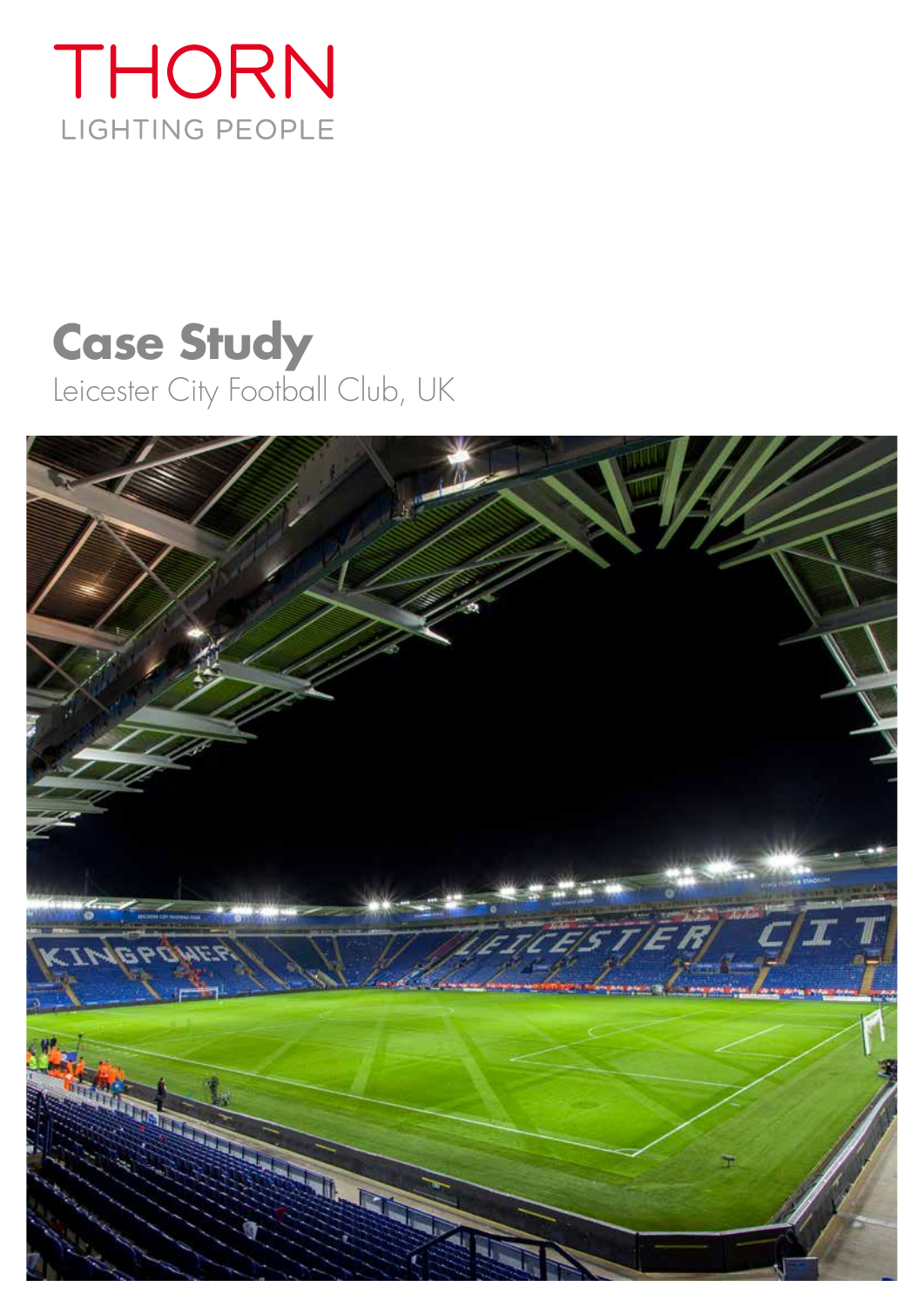### **Lighting fit for the Premier League - Thorn floodlights chosen for Leicester City FC**



#### **Background**

In order to meet the levels of vertical illuminance needed for HDTV sport coverage Leicester FC needed to refurbish the King Power stadium. The refurbishment work commenced prior to the club becoming champions of the Premier League but it ensured the facility was elevated to Premier League standards.

#### **Lighting Objectives**

In order to achieve the required levels, floodlighting specialists PWP Building Services, Nottingham needed to provide 1650 lux to main camera position with extremely low levels of flicker to allow for super slow motion viewing.

With its unique combination of photometrics Thorn Lighting's Altis and Mundial Floodlights were the obvious choice.



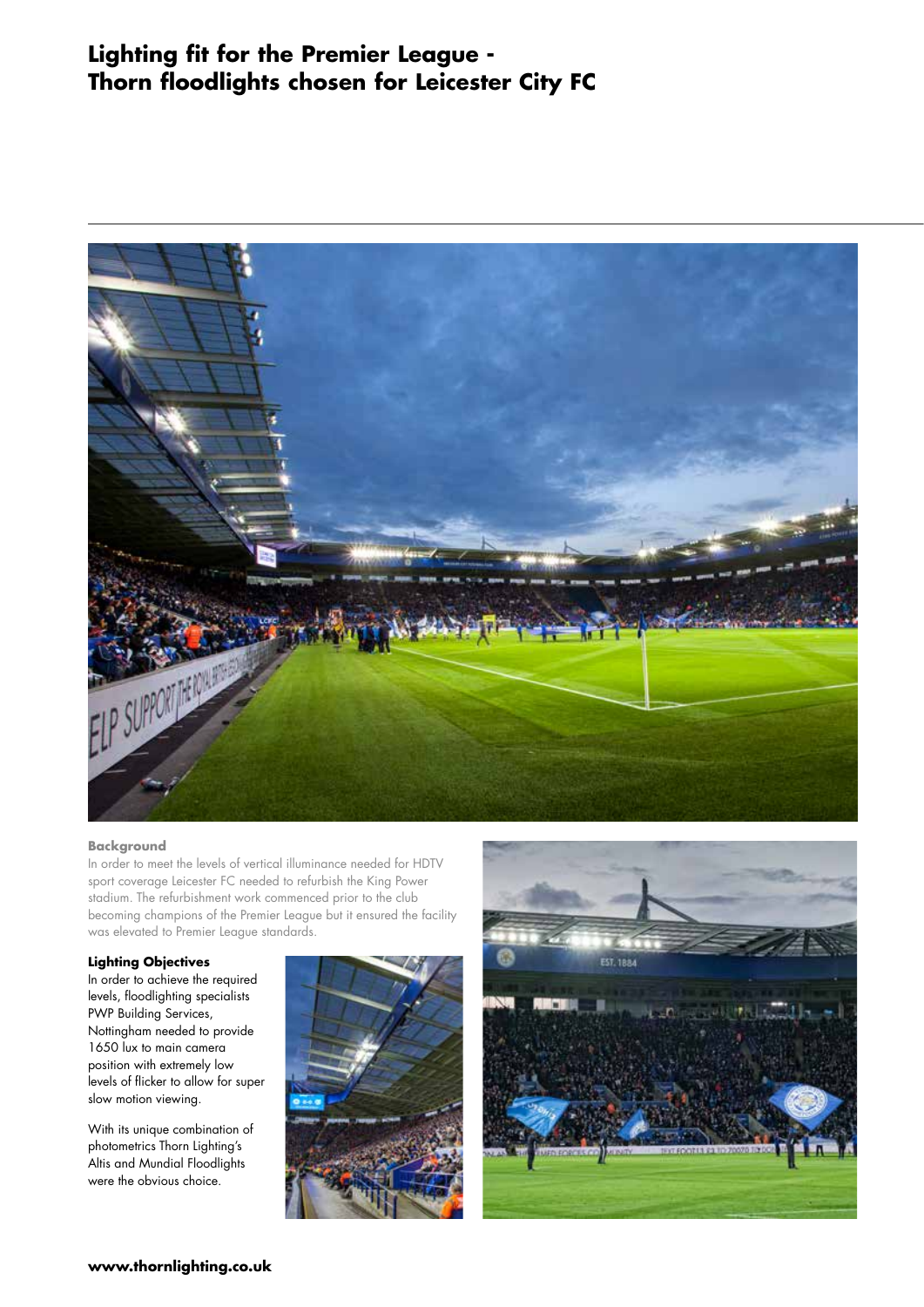





#### **Solution**

PWP Building Services installed 192 x 2KW Altis and 12 x 2W Mundial floodlights. Altis is a high power floodlight for sports lighting applications that produces a unique quality of light suitable for HDTV broadcasting. Its flexible optical system optimises light distribution for best in class results, whilst the compact dimensions and low weight of the fitting present minimal structural costs. The IP65 rated Altis floodlight has been designed to provide the ultimate, fully controllable solution that enables two stage lighting. This allows for a lower illumination level after the match for ground maintenance which still maintains a good level of light but with increased energy savings.

The excellent thermal management ensures consistency and stability of light over time and memory setting provides the ability to retain the floodlight setting after maintenance. Accurate aiming is achieved with an adjustable precision aiming device around the frame.

Paul Lewis, Operations Manager at Leicester City FC commented *"The lights are fantastic and give an excellent coverage of the pitch. A great job by Thorn and installer PWP nothing was left to chance, two very professional companies."*